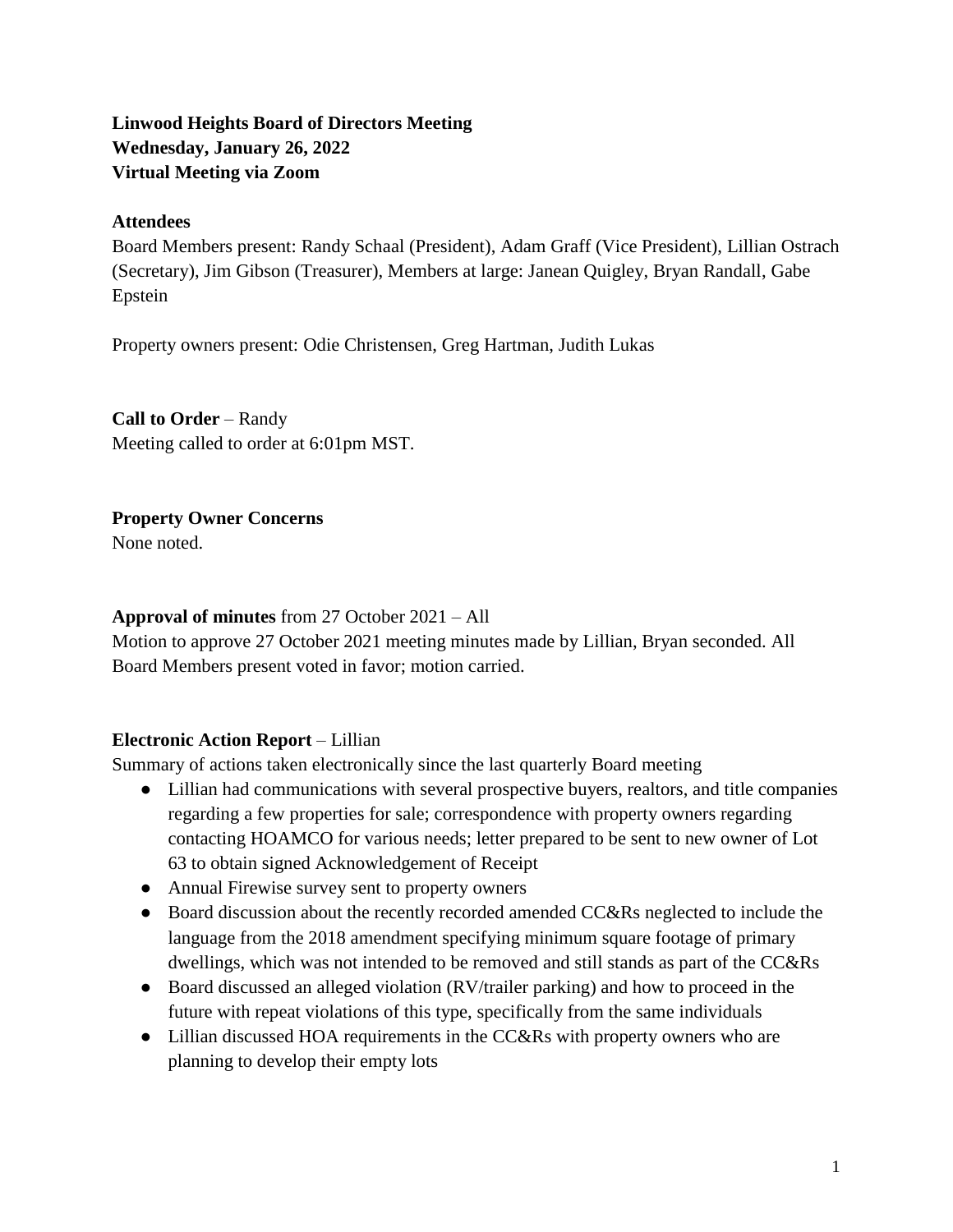### **Financial Report –** Jim

Again, not much to report because HOAMCO continues to do a good job and finances are in good order. Two property owners have not yet paid their annual assessments and Jim has now made phone calls to them, so we expect prompt payment soon.

Jim mentioned that as the Board plans for the upcoming road repairs later this year, we should also discuss the impact of this large expenditure on the reserves. At this time, he believes that raising the annual assessment again by a modest amount would be best to maintain the healthy reserve account and minimize substantial assessment increases over time for future costs (notably the road repairs in the future).

Lillian asked Jim about the Maintenance Supervisor and Secretary salary payments, which have not been received. Usually these payments are made in the Fall, after the annual assessments are due. Jim will investigate this matter and direct HOAMCO to cut the checks as soon as reasonably possible.

Lillian made a motion to approve the financials as discussed by Jim; Janean seconded. All Board Members present voted in favor; the motion carried.

#### **Maintenance Report –** Odie

The maintenance coordinator looks after maintenance at the four community-owned parcels, most importantly Jesse Gregg Park. Following is an update of primary activities since the October 2021 LHHOA Quarterly Meeting.

The road in Jesse Gregg Park is closed to motor vehicle traffic until April 1. The "No Public Snowplay" signs are posted at the entryways.

Deep Roots Landscaping continues to provide excellent service in attending to the dog waste stations along Fremont Boulevard twice monthly. The contract with Deep Roots is up for renewal on April 1.

Repair work proposed for the road in Jesse Gregg Park last fall was not approved. The topic will be revisited when the road is reopened in the spring. Guidance from the Board is important. At the last meeting, two Board members had mentioned they had preferred contractors whom they would like to recommend for consideration, so please send that information to Odie in advance of the April 2022 meeting so he can contact them and obtain bids. Additionally, the initial estimate for road repair presented last seemed more than the Board wanted to consider due to high cost. Odie asked the Board to consider and discuss what they believe is a reasonable budget so he can then speak with the contractors about their recommendations as well as request a not to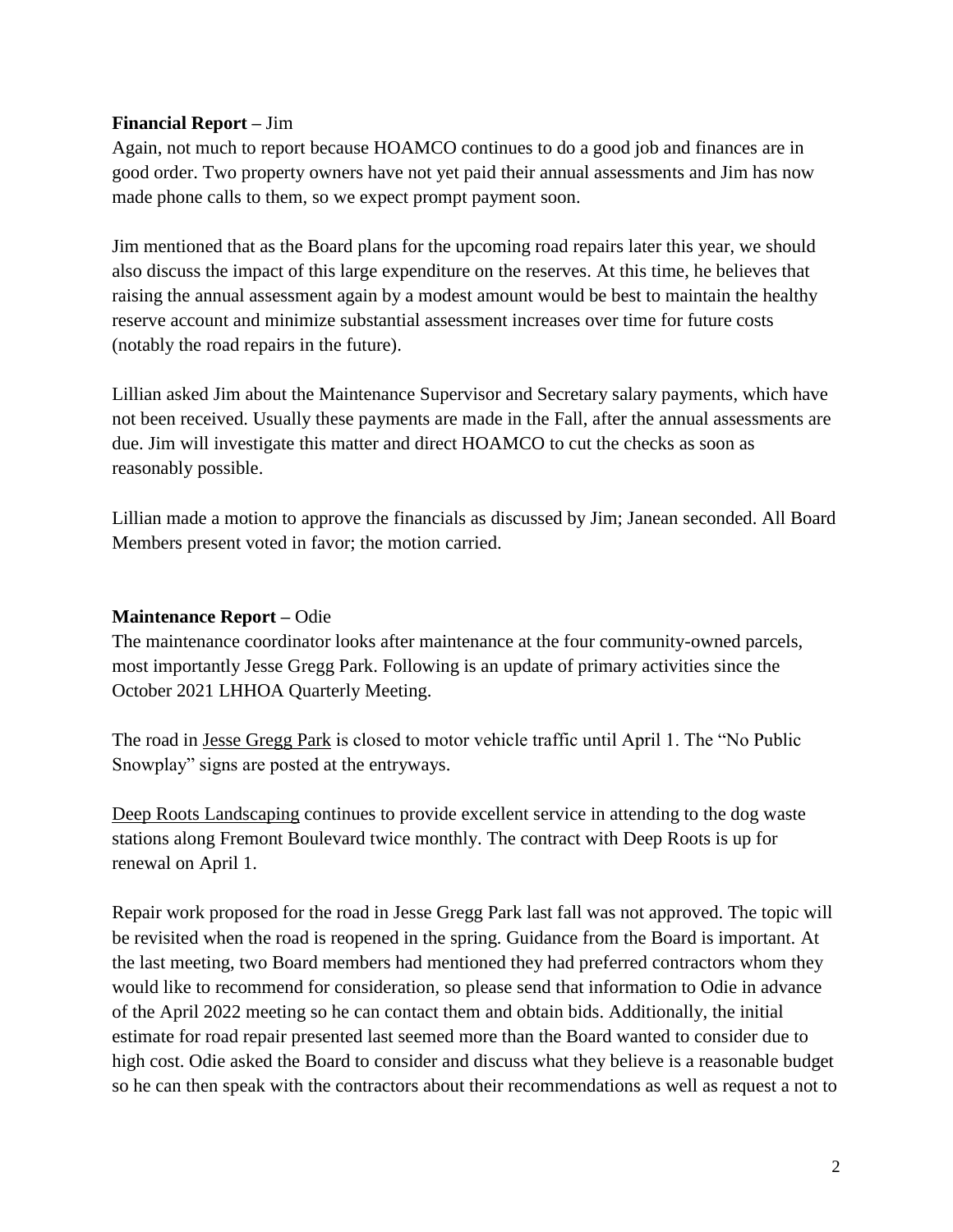exceed bid. Odie will speak with Randy in March to obtain proposals that are meaningful and useful. Lillian again mentioned that it would be good to know the timescales and proper maintenance that should be done on the road and if someone could come speak at a meeting. Odie said that shouldn't be a problem and alternatively we could ask our property owners Mr. Cortez or Mr. Drago for their recommendations and advice since they're experts and have experience. Randy said the last time the road work was completed was in 2012 by KCS and so it is probably reasonable to assume a timescale of 10 years between major road repairs.

Over the past summers, two Austrian Pines on Association parcel B died due to drought stress and bark beetle infestation. As recommended by an arborist, we have placed mulch around the remaining trees. A spring question for the Board: should these trees be replaced? Replacement will require installation of an irrigation system to support the trees until they are established in several years. If the Board decides the trees should be replaced, should they be replaced with Austrian Pines or Ponderosa Pines, which may be more durable.

Janean asked more specifically where the trees were located and mentioned that the dog waste station is somewhat buried in the trees now that they have grown. She raised the question do we need to prune the trees and/or do we need more trees there? As a follow up, Bryan asked about the north entrance to the community and if there is an irrigation system there? Odie indicated that there are remnants of an irrigation system likely from original neighborhood development and it does not work.

Gabe asked several questions about the road maintenance and the trees on parcel B. He expects to have a few potential contacts for road maintenance contractors after speaking with people at work. He also asked whether we have a strong relationship with a nursery, such as Warner's, for purchasing replacement trees if the Board decides to go that route. He mentioned that purchasing large trees as opposed to smaller trees would decrease the number of years of irrigation needed but the large trees would cost more.

Randy made a motion to approve the Maintenance Report, Bryan seconded. All Board Members voted in favor, and the motion carried.

#### **Firewise Report** – [vacant; given by Odie]

Phyllis put the following information on the website since we still need a Firewise Coordinator: The Linwood Heights HOA is looking for an Association member to serve as Firewise Coordinator. Linwood Heights has been recognized as a Firewise USA community but maintaining community resistance to wildfire is a continuing challenge. The responsibility of the Firewise Coordinator is to lead the Linwood Heights Firewise Committee in organizing a yearround program of community communication, education, and encouragement. In Linwood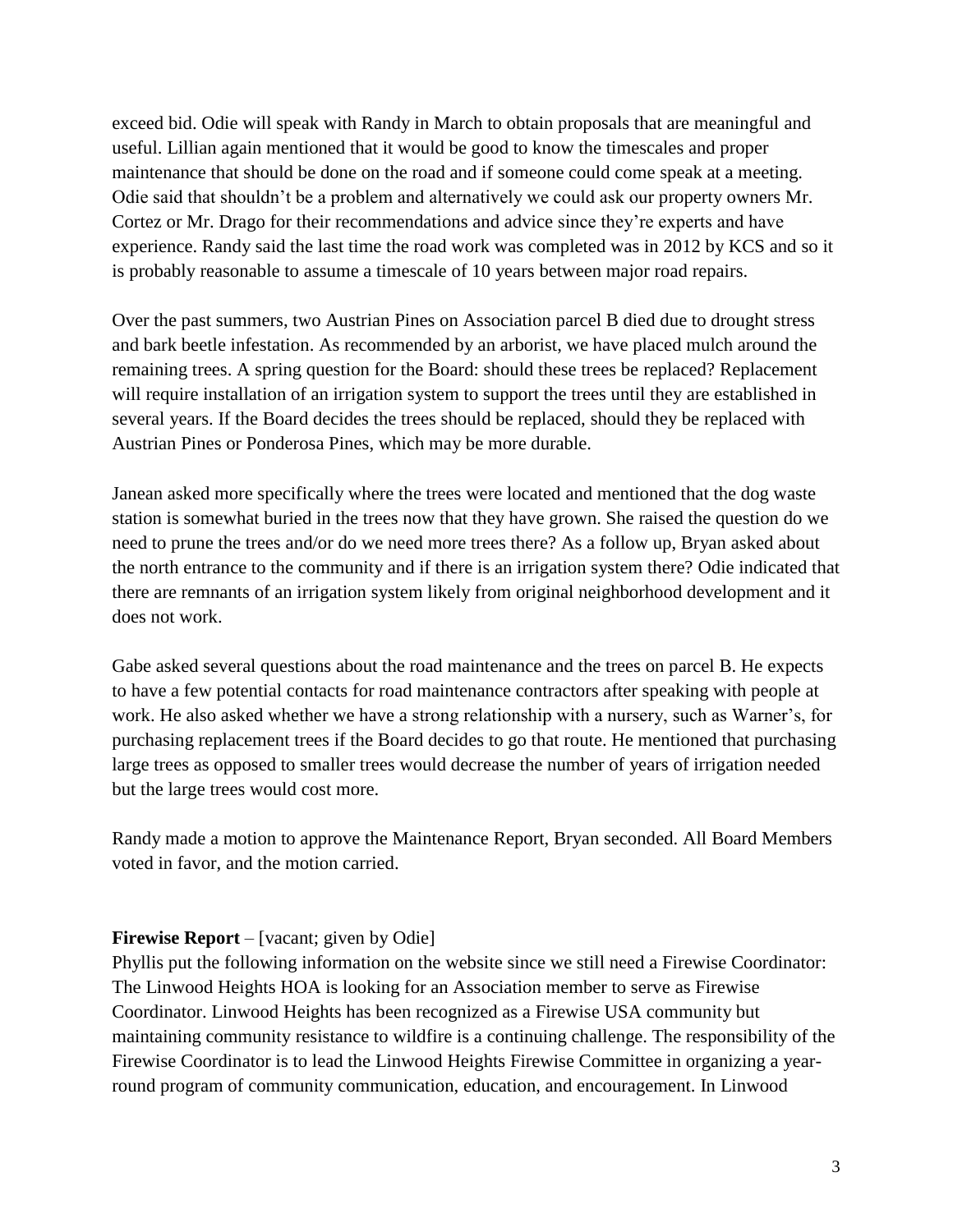Heights, primarily this means encouraging owners to thin trees, remove flammable materials from around homes, and consider landscaping or home improvements to make properties more fire resistant. The committee should organize at least one community education or work-day event each year. Interested? Please contact through the website.

Lillian asked about the overall estimated time involvement for this position to advertise it over email as discussed at the last meeting. Odie said to expect 1-2 hours a month at most and a couple of days of effort during the summer to organize the annual event. Janean agreed and mentioned that the time is often at a person's choosing and the groundwork is set such that the Number of hours 1-2 hours a month at most, a couple of days during summer organizing a big event. Time at a person's choosing, groundwork is set.

The Firewise Committee conducted and online survey of Linwood Heights property owners soliciting information about expenditures of money and time dedicated to reducing the risk of wildfire on their properties. Thanks to Martos Hoffman for developing the survey and collecting the results. Responses received from 53 property owners reported expenditures of \$97,793 and contribution of 2219 hours of personal time (valued at \$60,366) for the 2021 program year.

After some more discussion, property owner Judy Lukas volunteered to be Firewise Coordinator provided she receives some initial help to get acquainted with the program. Thank you, Judy!

#### **Old Business**

None noted.

#### **New Business**

The Board discussed resubmitting the corrected CC&Rs with the 2018 amendment text. By some accident the complete text of the 2018 amendment, which governs minimum square footage requirements for new builds of primary structures, was not included in the revised version of the CC&Rs and none of the Board members or property owners noticed during review. This amendment is still in place and ratified and therefore the text needs to be included in the most recent version of the CC&Rs. Because this mistake is unrelated to a new change and reflects a previously passed amendment that still is in effect, the Board agreed that no additional vote by the property owners is required. The text of the amendment will be duplicated into the CC&R document as the other amendments were, and Randy and Lillian will work together to get it notarized and recorded.